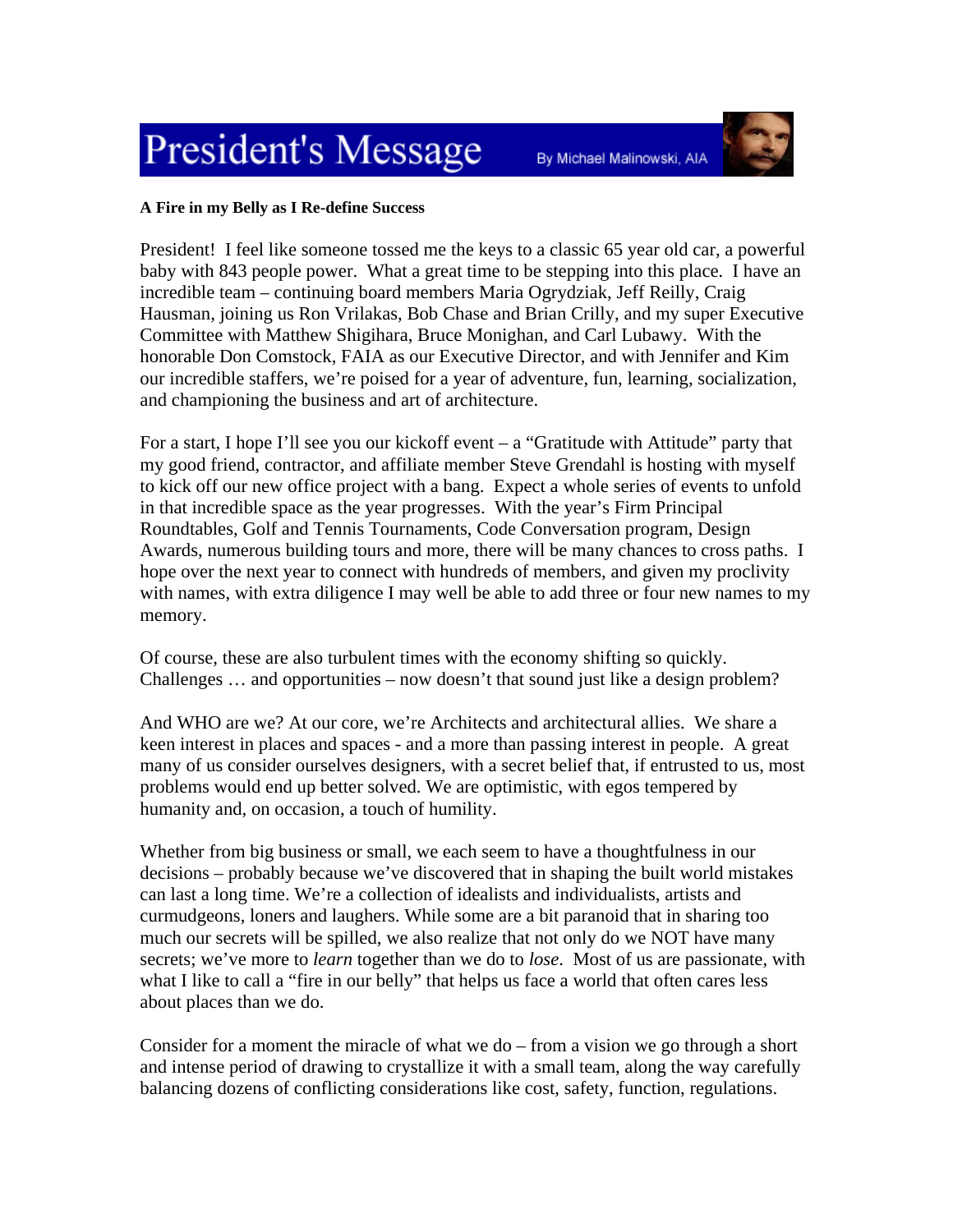We arrive at a drawing package that must direct hundreds of trades people, most of whom have never met, who gather in rain, cold, or blistering heat to craft a huge vessel – and around every corner along the way lurks conflict, confusion, change orders, litigation, wailing and moaning. Egad.

And **what does success look like**? A building, if successful, is expected to serve the needs of people the designers have never met, allowing them to do things that were never envisioned safely and effectively, in an artificial environment that must be sustained with high efficiency for dozens, perhaps hundreds of years … with beauty and grace. For this work we are paid as technicians, sued for almost anything that goes wrong, thanked rarely except by ourselves. When we finish one building, we pick ourselves up off the floor and do it again, driven by Passion and focus – and that darn *fire in the belly*!

My mission for the year? Completing the move of the chapter office, bringing our organization to new levels of activity and financial health, is obvious and essential. And of course, there is the fun and camaraderie of our steady stream of events. But I have a bigger idea that arises from that fire in my belly. **I would like to redefine success – as it relates to our work and our organization.**

Consider what design success has come to mean in our community. An active public is engaged in the process, anxious to direct their energy toward the choices in shaping buildings, their details, form and color – and ready to raise hell with their elected and appointed officials when they don't get what they want. *Design success* in this environment has come to mean *design without complaints*. As diverse as we are, with so many perspectives and tastes – imagine the buildings that can be built to which NO ONE will object. The least common denominator easily can become mediocrity! Is this the future our community wants? Do we not, on more than an occasional basis, need buildings that challenge, inspire, and delight even if in doing so, a few are going to be offended? I believe we need to help redefine **successful design**. It is NOT design that generates NO complaints. It is **design that enriches our fabric as a city and touches our spirits individually.**

And how do we define success as an organization? Traditionally, just like in the political environment of a city, success for the AIACV has meant to operate with minimal complaints - to offend no one. This has led the organization over the years to so often be silent when it comes to those changes that shape our environment and our community because as diverse as we are, it is typical to have members of the AIACV on each side of each question. Can we be relevant to the broad community if our prime directive is to have no one complain? In my own tenure on the Board over the last six years, we've grown a bit more broadly caring and fearless. In fact, we've begun to adopt one of my own personal mantras, "If you're not in the room, you're not in the deal." The AIACV is now in the room. We are getting in the deal. Our job as an organization is **Not** to weigh in on what design is good or bad – there are too many forces in our community already doing that who are quick to tweak designs from the sidelines, adding conditions and mandates. **I believe that one key measure of success as an organization is simple –**